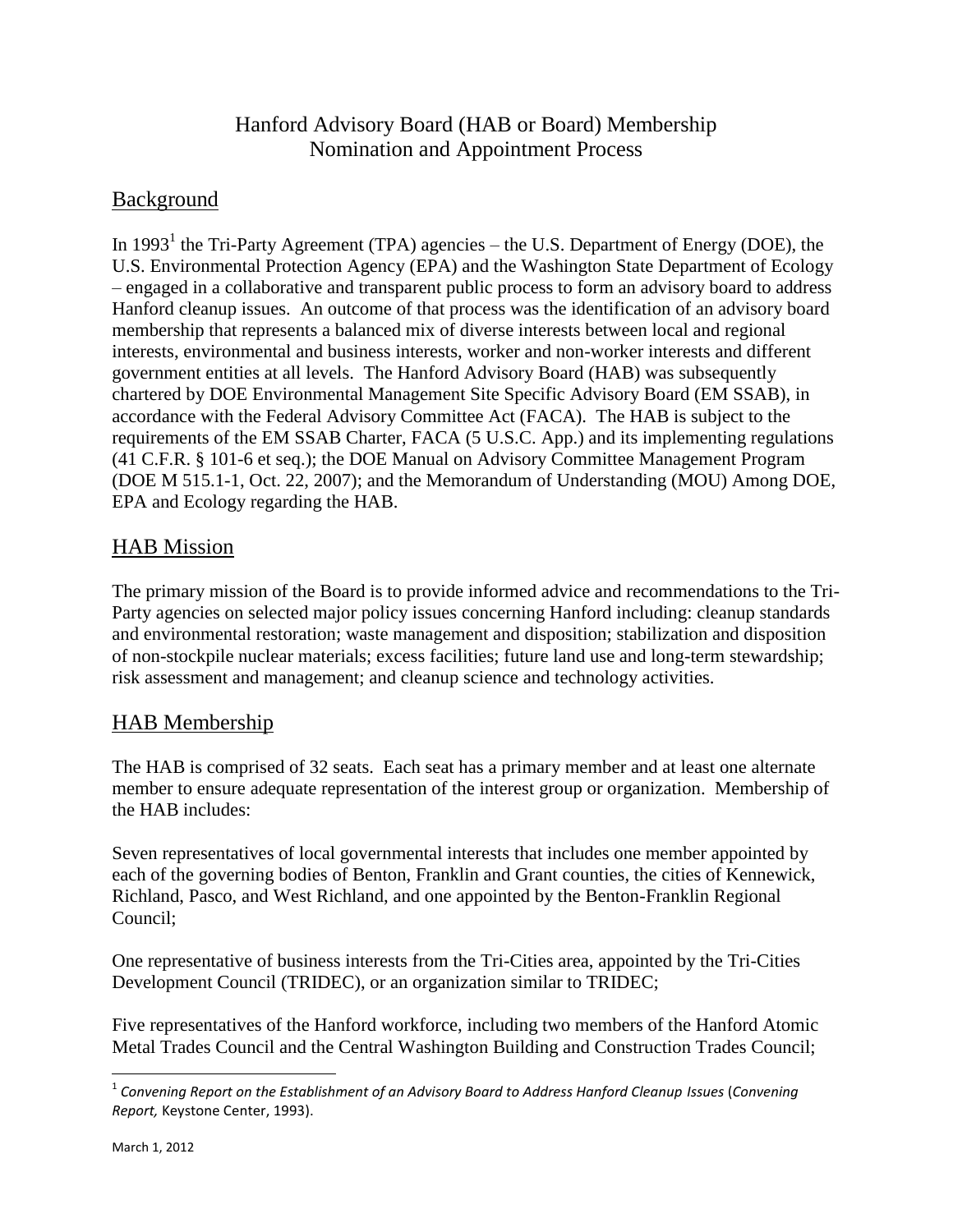two non-union and non-management employees who can effectively represent cleanup contractor workers and research and development and health contractor workers; and one representative for the interests of workers that have public policy implications that may not be addressed by the other seats in this category;

One representative of local environmental interests;

Five representatives of regional citizen, environmental, and public interest organizations with an active interest in Hanford cleanup, drawn from and nominated by those regional organizations;

One representative each for local and regional public health concerns;

One representative of each tribe having treaty rights that are affected by Hanford cleanup decisions, including the Confederated Tribes of the Yakama Indian Nation, the Confederated Tribes of the Umatilla Indian Reservation, and the Nez Perce Tribe;

Two representatives of the interests of the citizens and the State of Oregon, that might not otherwise be covered by the categories listed above. The interests of the State of Oregon are represented by the Oregon Department of Energy, which is charged by the Governor to address the interests of Oregon in Hanford cleanup issues. The interests of Oregon's citizens are represented by the Oregon Hanford Cleanup Board, which was established to advise the State of Oregon on Hanford cleanup;

Two representatives from regional universities; and

No more than four public-at-large members, who have expressed a general interest in Hanford cleanup issues and who might otherwise contribute to ethnic, racial, or gender diversity on the Board.

#### HAB Nomination and Appointment Process

HAB members and alternates are nominated by the individual interest groups or organizations represented on the HAB. Each year a rotation of one-half of the HAB seats are cycled through the membership nomination and appointment process.

The annual membership nomination process begins with the DOE Richland Operations Office (DOE-RL) sending an electronic letter to the nominating official of each organization whose member and alternate are up for appointment. The DOE letter encourages consideration of criteria/values that promote desirable advisory board representation such as diversity, ability to attend meetings and ability to work with divergent viewpoints. The nominating authority is requested to respond to DOE-RL either confirming that the current member and alternate will continue to represent their interest or nominating a new member and/or alternate. Once DOE-RL receives confirmation of nominees or new nomination forms, nominated individuals are provided a HAB membership application to complete and return, along with a short biography and/or resume.